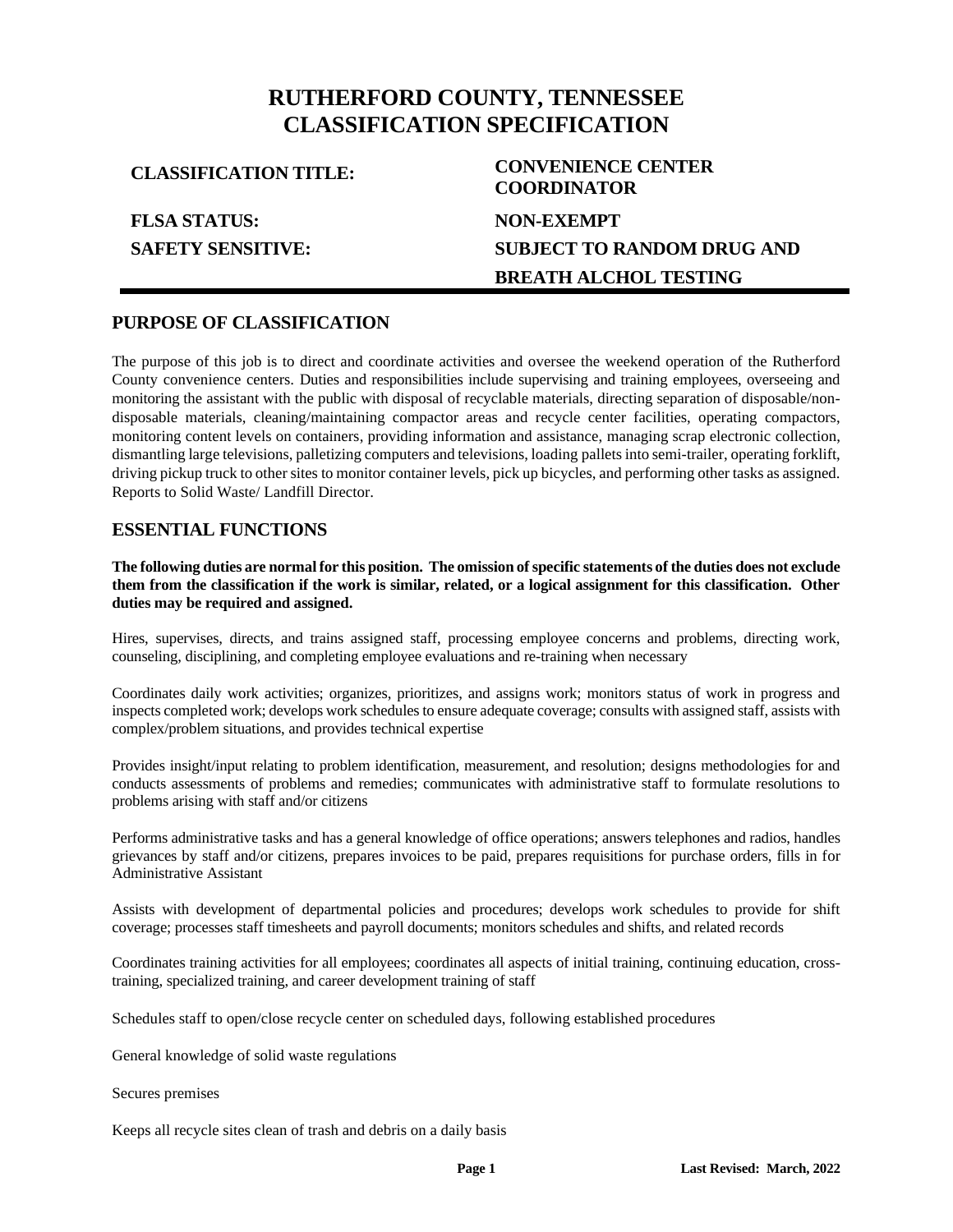## **Rutherford County, Tennessee • Convenience Center Coordinator**

Ensures staff assists the public with disposal of recyclable materials at recycle centers

Provides information and guidance concerning proper separation of refuse and disposal procedures ensuring that materials are not taken from recycle centers

Supervises the assessment of materials, and nature of materials brought into recycle centers and determines whether they are appropriate to be disposed of at recycle center

Ensures proper explanation options for disposal of hazardous materials, toxic materials, or otherwise non-disposable materials

Directs customers in the proper separation of disposable materials, and directs customers with non-disposable materials to landfill or elsewhere as appropriate

Monitors activities to ensure placement of materials into appropriate bins

Provides status reports pertaining to recycle center operations to appropriate personnel

Ensures the proper reporting of compactor gauge readings, damages, problems, or other matters

Ensures staff contacts truck drivers for pickup of full bins

Reports unauthorized dumping, accidents, damages, fires, or other problems to supervisor or other officials as appropriate

Oversees the operation of compactor to compact cardboard, performs minor hydraulic repairs as needed. Has a basic understanding of hydraulics, plumbing and electric systems.

Monitors operations and condition of compactor to measure level of contents, prevent overflowing of materials, and identify potential mechanical problems

Oversees the operation/maintenance and inspection of fire extinguisher to extinguish small fires as needed

Ensures the cleaning/maintaining of areas around recycle bins and compactors, recycle center building, and related facilities

Oversees and has a basic knowledge of various manual tasks associated with recycle center operations and maintenance, which may include picking up debris/litter, sweeping/raking ground surfaces, cutting grass, applying salt to road surfaces, lifting bins, spraying chemicals for weed control, using mower, line trimmer, chain saw, hedge trimmers, and other equipment as needed to maintain the lawns and landscaping at centers

Working knowledge of pickup locations throughout the county

Supervise and assist in weighing incoming and outgoing vehicles, dispatch trucks to appropriate location for pick-up, complete scales ticket using trade software, collect appropriate tipping fee for incoming waste, and balance cash drawer to daily receipts, ensuring waste is hauled efficiently

Supervises the operation of a variety of equipment, machinery and tools associated with department activities, which may include a pickup truck, forklift, tractor, compactor, weed eater, debris blower, fire extinguisher, shovel, rake, hose, broom, or vacuum cleaner

Keeps inventory of supplies in stock, which may include, gasoline, diesel, propane, packaging tape, pallets, Gaylord boxes, hand tools, power tools, shrink wrap, timecards and time sheets, schedule of part-time employees, and insures that the productivity level of work remains more than adequate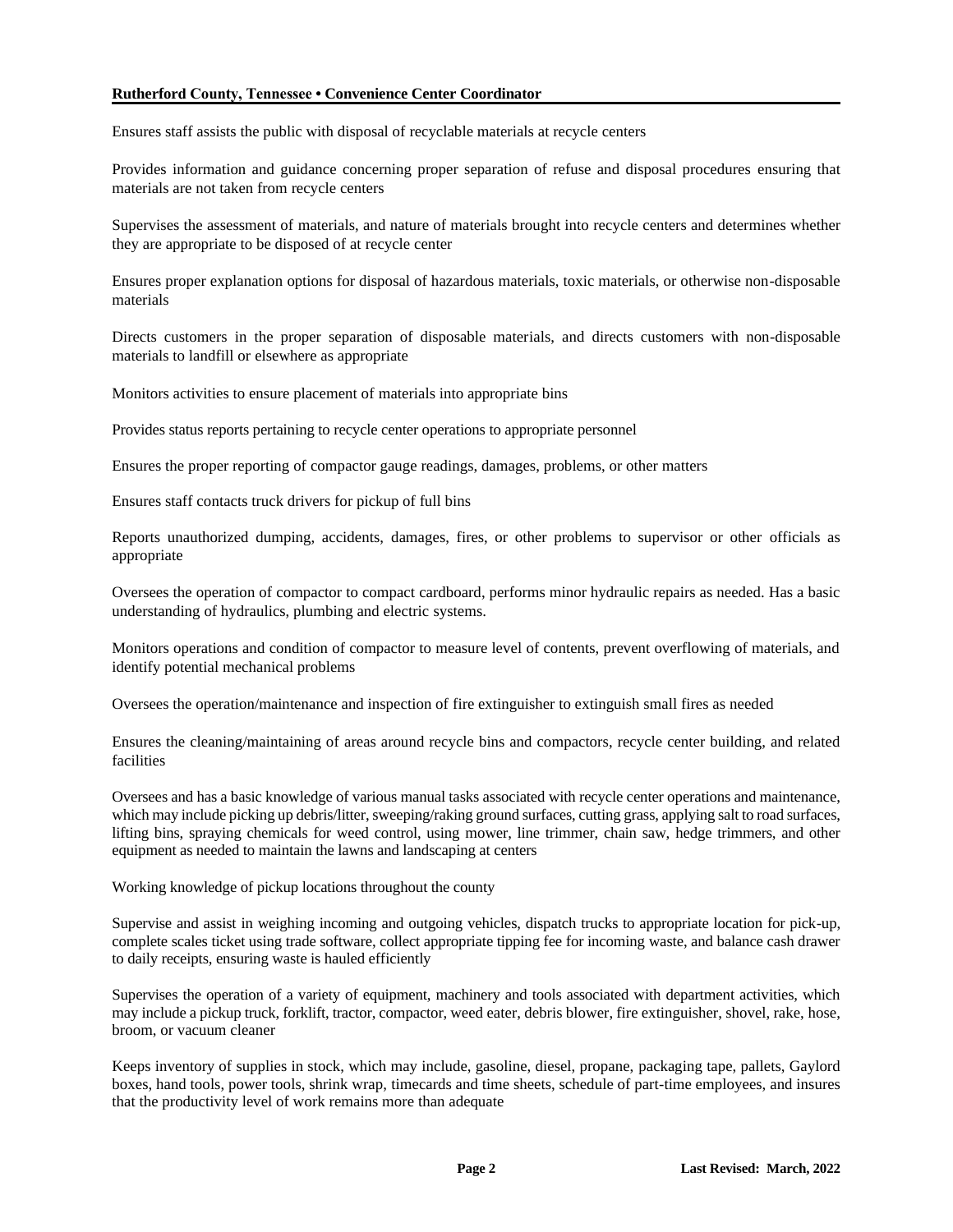#### **Rutherford County, Tennessee • Convenience Center Coordinator**

Performs general cleaning/maintenance tasks necessary to keep equipment and tools in operable condition, which may include inspecting equipment, checking/replacing fluids, greasing equipment, replacing parts, washing/cleaning equipment, or cleaning work areas

Inspects and monitors equipment operations and buildings on a regular basis to maintain efficiency and safety. Contacts appropriate department for repairs and reports any maintenance issues to Solid Waste Director

Delivers supplies, pickup bike and tanks, etc.

Directs traffic within recycle center as needed

Follows safety procedures, utilizes safety equipment, and monitors work environment to ensure safety of employees and other individuals

Prepares or completes various forms, reports, correspondence, logs, or other documents

Reports twice daily on the level of commodity in each container at all recycle sites

Collects money and issues receipts to customers for the money collected

Keep record of money and make deposit with the Solid Waste Department weekly

Receives various forms, reports, correspondence, hazardous materials identification guides, procedures, manuals, reference materials, or other documentation

Reviews, completes, processes, forwards or retains as appropriate

Communicates with supervisor, employees, other departments, customers, the public, outside agencies, and other individuals as needed to coordinate work activities, review status of work, exchange information, or resolve problems

Perform tasks on a computer with a basic knowledge of Microsoft Office products including Word and Excel; basic knowledge of applications/databases; performs tasks on office equipment to include printer, telephone, radio, etc.

Completes work at assigned work station determined by supervisor

Works hours as scheduled

## **ADDITIONAL FUNCTIONS**

Provides assistance to other employees or departments as needed

Performs other related duties as required or assigned

## **MINIMUM QUALIFICATIONS**

High school diploma or GED; supplemented by 6 months previous experience and/or training that includes basic supervision or progressively responsible work in recycling collection and disposal, manual work, or general maintenance work; or any equivalent combination of education, training, and experience which provides the requisite knowledge, skills, and abilities for this job. Must possess and maintain a valid Tennessee driver's license.

## **PERFORMANCE APTITUDES**

**Data Utilization:** Requires the ability to compile, assemble, copy, record and/or transcribe data according to a prescribed schema or plan. Include judging whether readily observable functional, structural or compositional characteristics are similar to or divergent from prescribed standards, procedures or routines.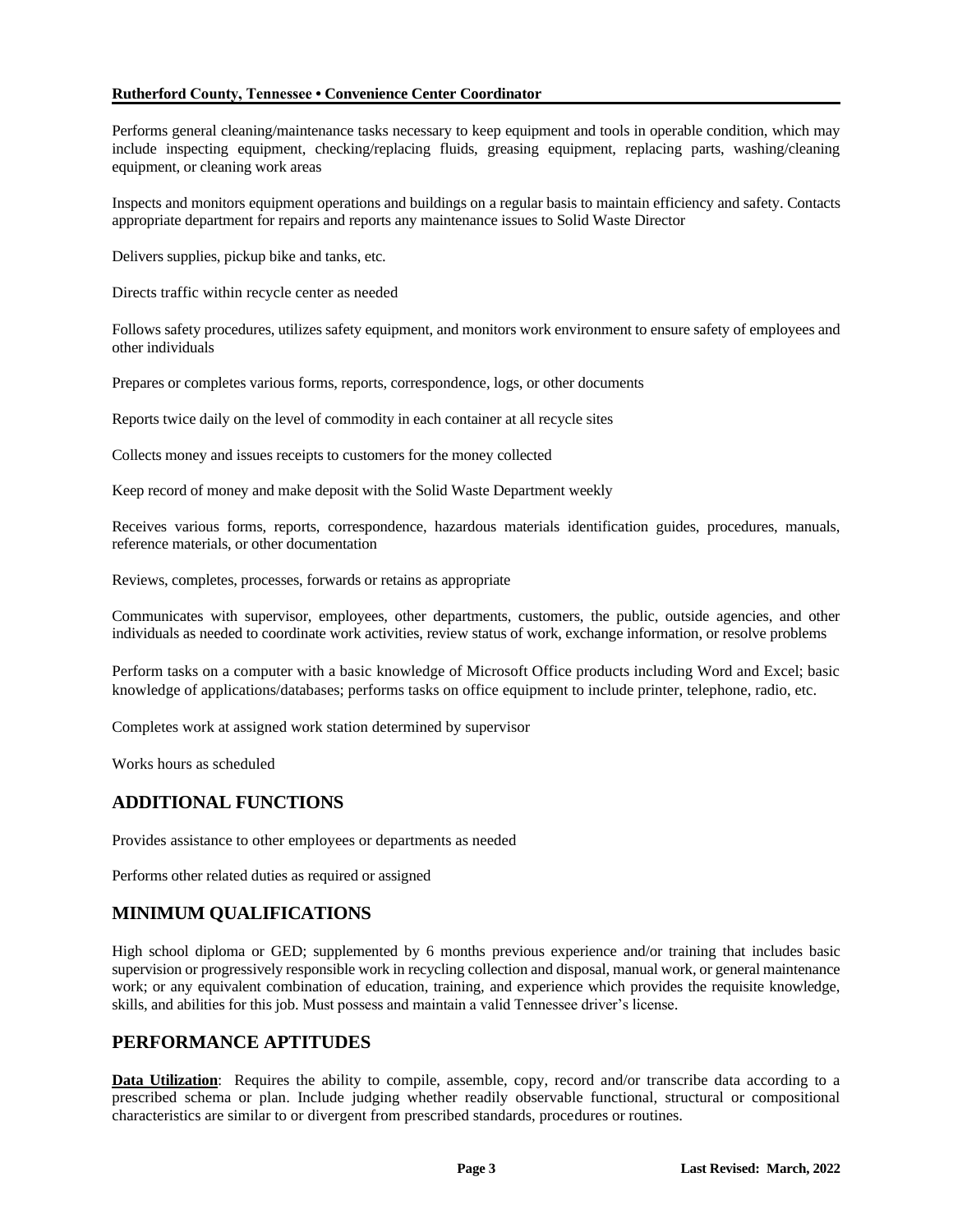#### **Rutherford County, Tennessee • Convenience Center Coordinator**

**Human Interaction**: Requires the ability to exchange information for the purpose of clarifying details within wellestablished policies, procedures and standards. Require the ability to interact with the public and fellow employees in a courteous and professional manner using verbal/nonverbal cues to include voice tone and mannerisms.

**Equipment, Machinery, Tools, and Materials Utilization**: Requires the ability to operate, maneuver and/or control the actions of equipment, machinery, tools, and/or materials used in performing essential functions.

**Verbal Aptitude**: Requires the ability to utilize a variety of reference data and information.

**Mathematical Aptitude**: Requires the ability to perform addition, subtraction, multiplication, and division.

**Functional Reasoning**: Requires the ability to carry out instructions furnished in written, oral, or diagrammatic form. Involve semi-routine standardized work with some latitude for independent judgment concerning choices of action.

**Situational Reasoning**: Requires the ability to exercise judgment, decisiveness and creativity in situations involving evaluation of information against measurable or verifiable criteria.

# **ADA COMPLIANCE/PHYSICAL DEMANDS ANALYSIS**

**Physical Ability**: Tasks require the regular and, at times, sustained performance of moderately physically demanding work, typically involving some combination of climbing and balancing, stooping, kneeling, crouching, and crawling, and that may involve the lifting, carrying, pushing, and/or pulling of moderately heavy objects and materials (20-50 pounds).

**Sensory Requirements**: Some tasks require the ability to perceive and discriminate visual cues or signals. Some tasks require the ability to communicate orally.

**Environmental Factors**: Performance of essential functions may require exposure to adverse environmental conditions, such as dirt, dust, pollen, odors, wetness, humidity, rain, fumes, temperature extremes, machinery, traffic hazards, bright/dim light, toxic agents, disease, or pathogenic substances.

## **PHYSICAL DEMANDS ANALYSIS**

## **1. STANDING AND WALKING**

**Tasks:** Monitoring center activity **Surface:** Concrete, asphalt, carpet, tile, hardwood **Estimated Total Hours: \_\_\_6\_\_\_ Maximum Continuous Time: \_\_\_4\_\_\_**

**2. SITTING**

**Tasks:** Office tasks **Estimated Total Hours: \_\_3\_\_ Maximum Continuous Time: \_\_3\_\_**

## **3. LIFTING/CARRYING**

| Weight       | <b>Hourly</b> | Daily | Weekly | <b>Monthly</b> | <b>Never</b> |
|--------------|---------------|-------|--------|----------------|--------------|
| $<$ 10 lbs.  | Δ             |       |        |                |              |
| $11-25$ lbs. | ∡             |       |        |                |              |
| 26-50 lbs.   | л             |       |        |                |              |
| 51-75 lbs.   |               |       | X      |                |              |
| 76-100 lbs.  |               |       |        | Х              |              |
| $>100$ lbs.  |               |       |        |                |              |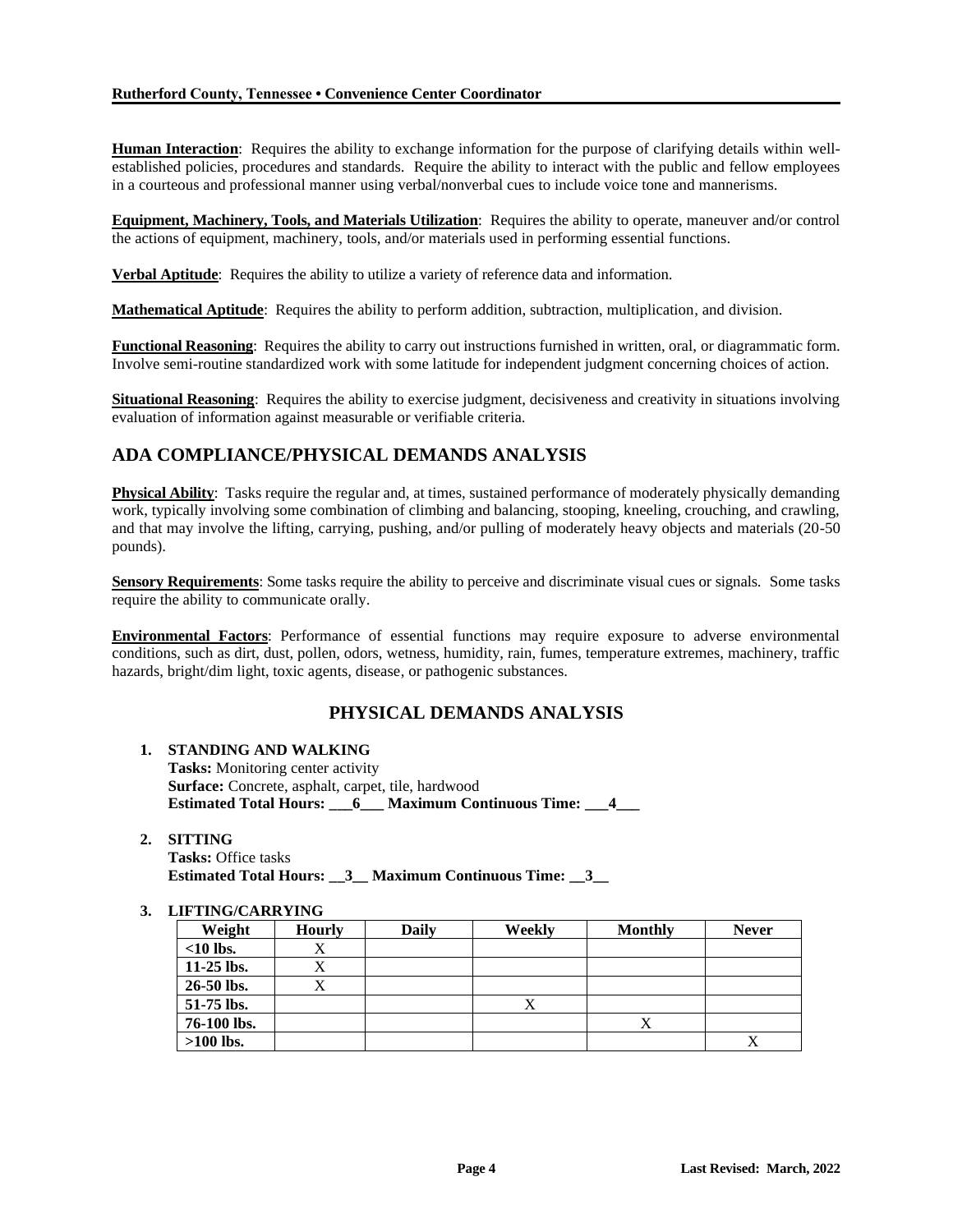**4. PUSHING/PULLING Tasks:** Adjusting materials in containers **Objects:** Rake, broom, or shovel **Height of hands above floor during push:** 6 feet **Frequency:** Daily

#### **5. CLIMBING Tasks:** Adjusting loads or loading pallets onto semi-truck **Device:** Containers and ladder **Height:** 6 feet **Frequency:** Daily

**6. BENDING/SQUATTING/KNEELING Tasks:** Picking up trash, filing **Frequency:** Daily

## **7. REACHING**

**Tasks:** Adjusting loads, daily phone, filing and computer use **Hands Used:** RIGHT LEFT **BOTH X**

| <b>Distance</b> | <b>Direction</b> | <b>Frequency</b> | <b>Duration</b> | Weight<br>Avg. |
|-----------------|------------------|------------------|-----------------|----------------|
| $0 - 20$ "      | Both             | Hourlv           | minute          | 50 lbs.        |
| $21 - 36$       | Both             | Hourlv           | minute          | 50 lbs.        |

## **8. WORK CONDITIONS**

| <b>Exposure to</b>                   | <b>Yes</b> | N <sub>0</sub> |
|--------------------------------------|------------|----------------|
| <b>Hot Temperatures</b>              | X          |                |
| <b>Cold Temperatures</b>             | X          |                |
| <b>Sudden Changes in Temperature</b> | X          |                |
| <b>Noise</b>                         | X          |                |
| <b>Fumes</b>                         | X          |                |
| <b>Cramped Quarters</b>              | X          |                |
| <b>Cold Surfaces</b>                 | X          |                |
| <b>Hot Surfaces</b>                  | X          |                |
| <b>Sharp Edges</b>                   | X          |                |
| <b>Vibration</b>                     | X          |                |
| <b>Fluorescent Lighting</b>          | X          |                |
| <b>Computer Monitor Screen Glare</b> | X          |                |

| <b>Inside Building</b> | 70<br>$\frac{0}{0}$<br>.<br>time<br>ot<br>__ |
|------------------------|----------------------------------------------|
| Jutside                | $%$ of<br>30<br><sup>e</sup> time            |

## **9. OTHER JOB DEMANDS**

| <b>Does Job Require</b> | Yes | No |
|-------------------------|-----|----|
| <b>Crawling</b>         |     |    |
| <b>Jumping</b>          |     |    |
| <b>Lying on Back</b>    |     |    |
| <b>Lying on Stomach</b> |     |    |
| Twisting                |     |    |
| <b>Sweeping/Mopping</b> |     |    |
| <b>General Cleaning</b> |     |    |
| <b>Handling Trash</b>   |     |    |